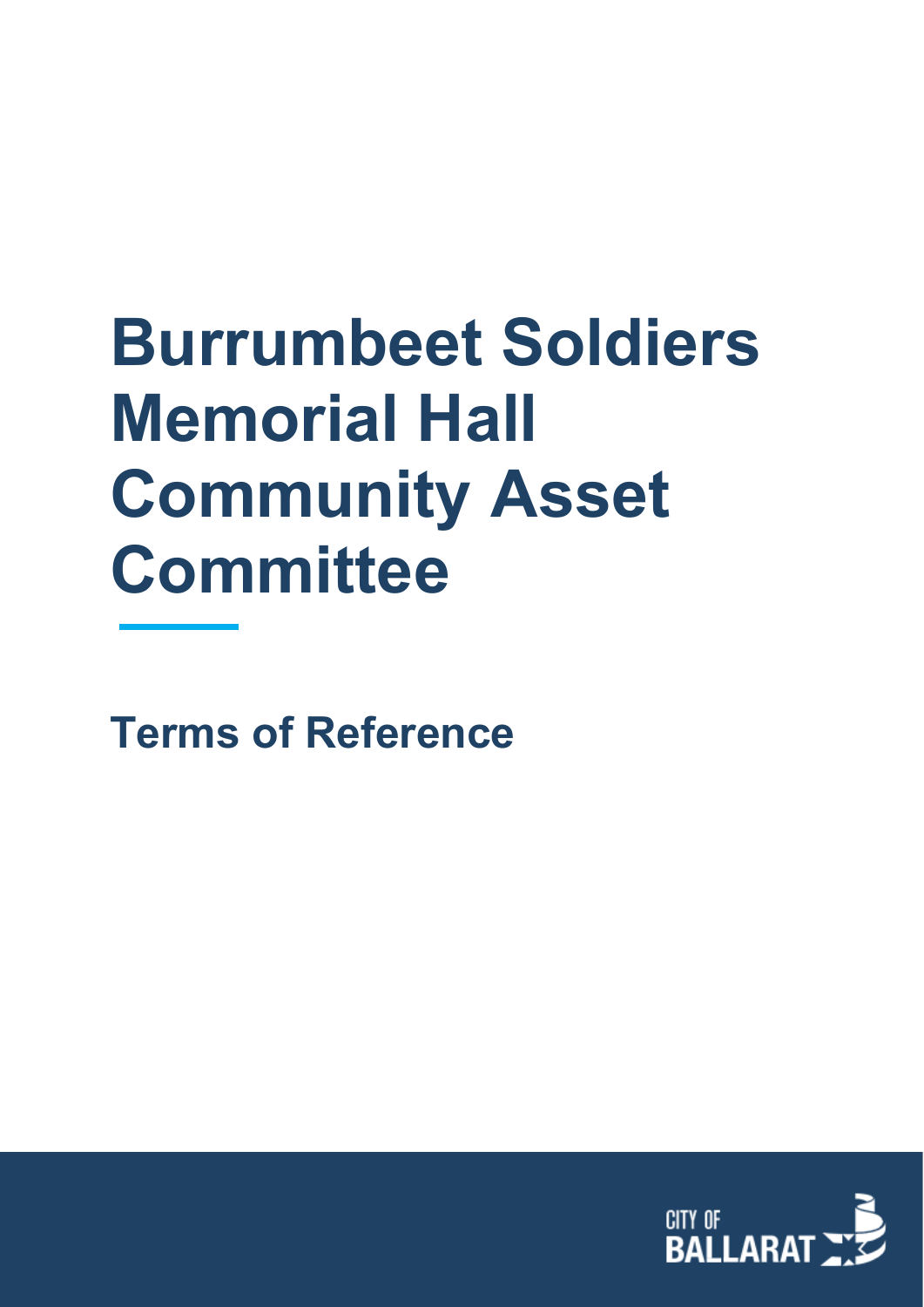

# **Contents**

| 1 <sub>1</sub>   |  |
|------------------|--|
| 2.               |  |
| $\overline{3}$ . |  |
| 4.               |  |
| 5.               |  |
| 6.               |  |
| $\overline{7}$ . |  |
| 8.               |  |
| 9.               |  |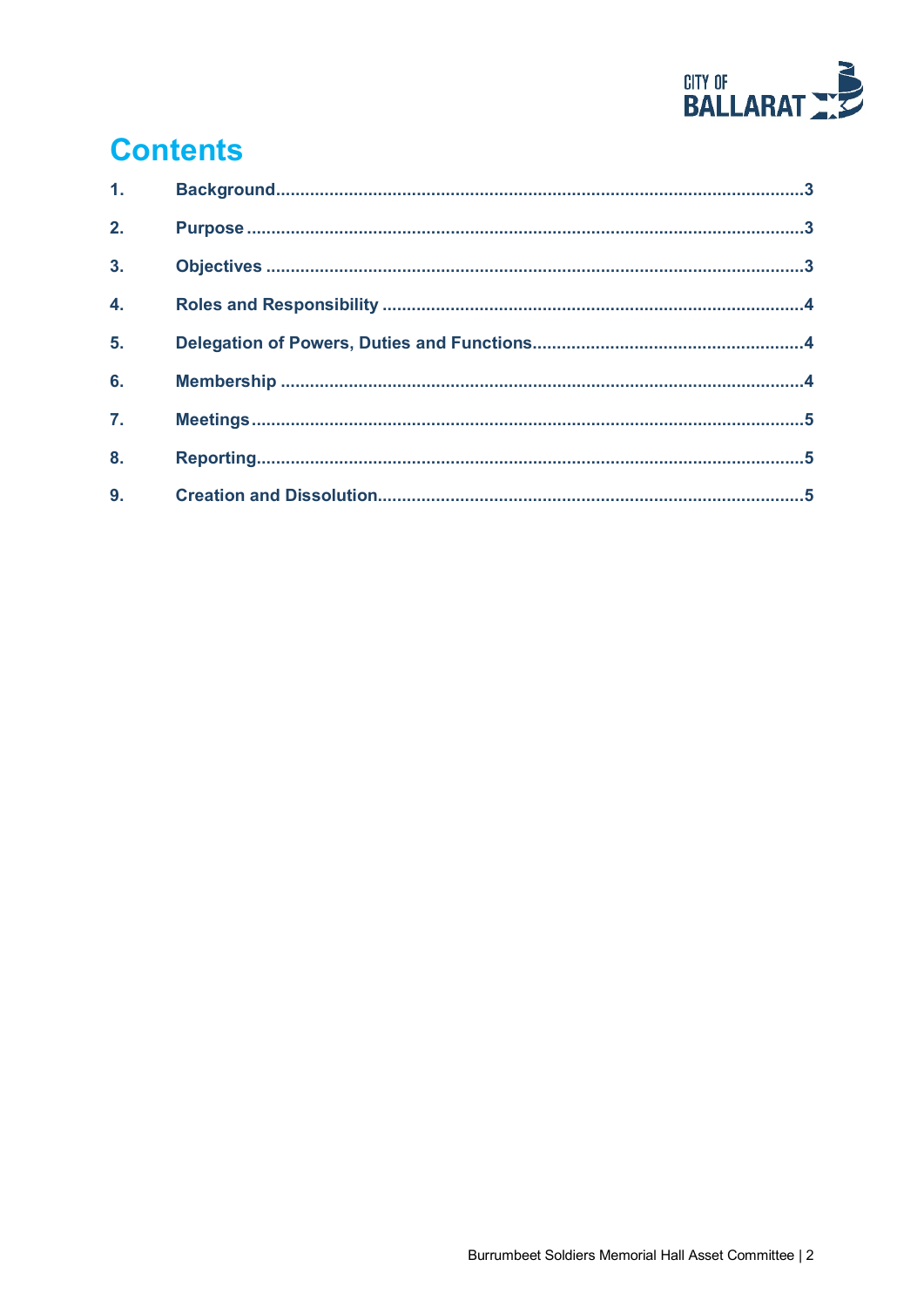

#### <span id="page-2-0"></span>**1. Background**

- 1.1. By this Terms of Reference document, the Ballarat City Council (Council) establishes the Burrumbeet Soldiers Memorial Hall Community Asset Committee (Committee) pursuant to section 65 of the *Local Government Act 2020* (the Act). The Committee is established for the management of the Community Asset known as the Burrumbeet Soldiers Memorial Hall.
- 1.2. The members of a Community Asset Committee have the powers, duties and functions as contained in the Instrument of Delegation from the Chief Executive Officer under section 47(1)(b) of the Act and as set out in these Terms of Reference. These Terms of Reference set out the structure and basis on which the Committee can operate on behalf of Council.
- 1.3. These Terms of Reference are authorised by a resolution (R203/20) of Council passed on 12 August 2020.

#### <span id="page-2-1"></span>**2. Purpose**

The Committee is established for the purpose of:

2.1 Encouraging use of the Burrumbeet Soldiers Memorial Hall by the local community and to promote the role played by the hall in enabling engaged participation in community life with the support of Council.

# <span id="page-2-2"></span>**3. Objectives**

The objectives of the Committee are:

- 3.1 Determine hiring fees for the Hall
- 3.2 Develop a public awareness and advertising program relating to the Hall designed to increase community use of the Hall with the support of Council.
- 3.3 Manage bookings for the Hall.
- 3.4 Draft, with the agreement of Council, a Hall hiring agreement.
- 3.5 Identify maintenance needs, prioritise maintenance actions and provide details of remedial actions in annual report to Council.
- 3.6 Be responsible for specific maintenance of the Hall and grounds as outlined in the City of Ballarat Facility Maintenance Schedule (addendum1).
- 3.7 Ensure that Council is made aware of any matters that could have an impact on the Hall or its users.
- 3.8 Operate, as far as possible, on a self-sufficient basis.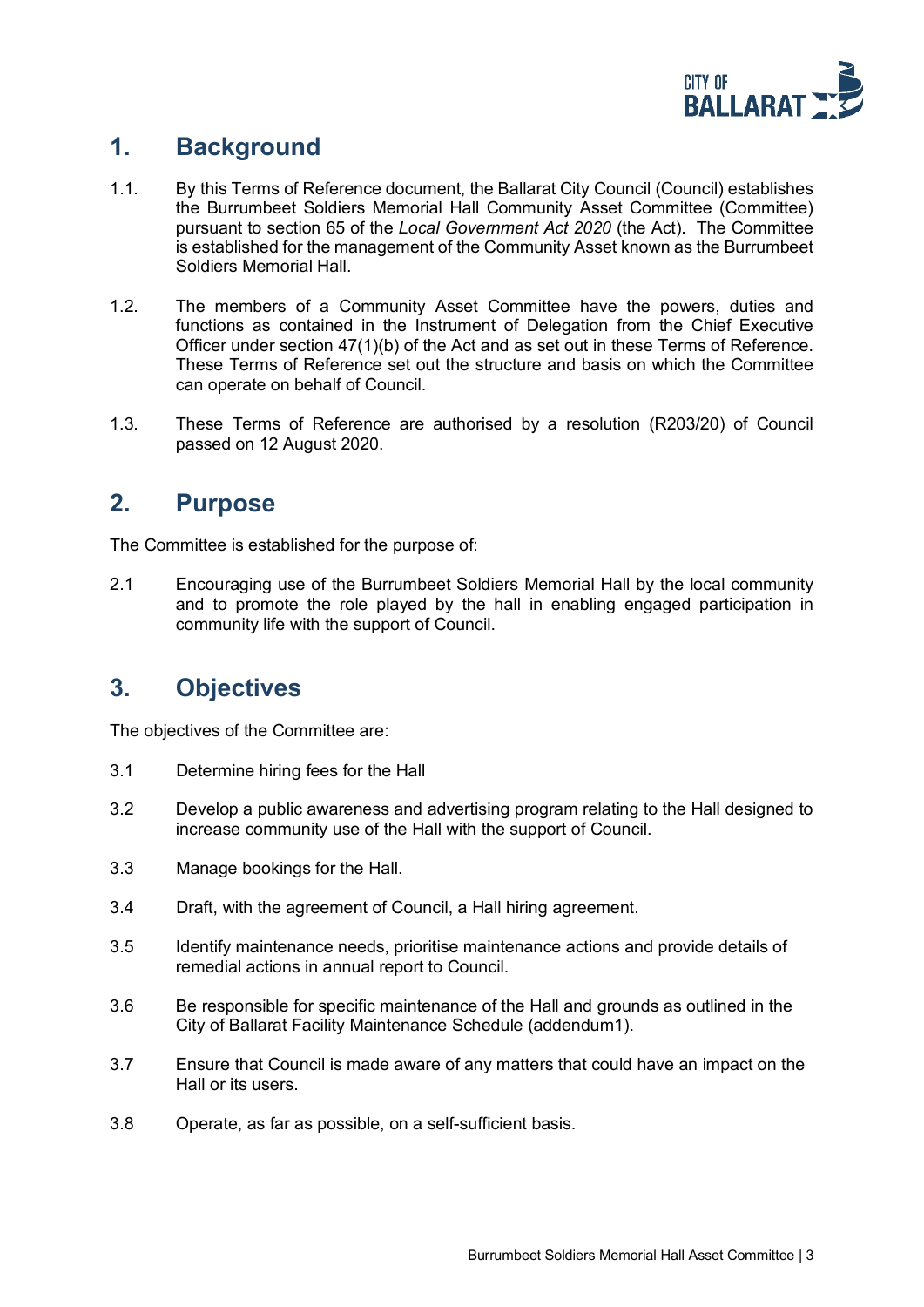

## <span id="page-3-0"></span>**4. Roles and Responsibility**

The role of the Committee is:

- 4.1 to exercise the duties and functions, in accordance with these Terms of Reference and as permitted by the Instrument of Delegation; and
- 4.2 oversee the effective operation of the hall

## <span id="page-3-1"></span>**5. Delegation of Powers, Duties and Functions**

- 5.1 In order to fulfil and carry out its purposes and objectives the Chief Executive Officer may delegate to the members of the Community Asset Committee, pursuant to section 47(1)(b) of the *Local Government Act 2020*, the powers, duties and functions set out in the Instrument of Delegation passed at Council on 12 August 2020 (R206/20) and attached to these Terms of Reference.
- 5.2 The powers, duties and functions of Council conferred on the Committee by these Terms of Reference and Instrument of Delegation must be exercised in accordance with any guidelines or policies that Council may from time to time adopt.
- 5.3 Committee members are at all times expected to act in accordance with their responsibilities set out in Council's Governance Rules and the Committee Policy.

#### <span id="page-3-2"></span>**6. Membership**

- 6.1. The Committee will consist of a minimum of twelve (12) community members appointed by Council.
- 6.2. The term of membership will be for a Council term. A re-appointment of committee members must occur by 30 June after each Council election.
- 6.3. Council Officers who attend the meetings of the Committee are to provide advice and support to the Committee and are not considered Committee members and do not have voting rights.
- 6.4. Each member of the Committee has and may exercise one equal vote on any question before the Committee for determination.
- 6.5. Council will revise the membership and voting rights of each Committee member as it sees fit.
- 6.6. The Committee will elect a Chairperson at its first meeting. The election will be conducted in accordance with Council's Governance Rules.
- 6.7. If the Chairperson is absent from a Committee meeting, the Committee will select a temporary Chairperson to chair the Committee meeting.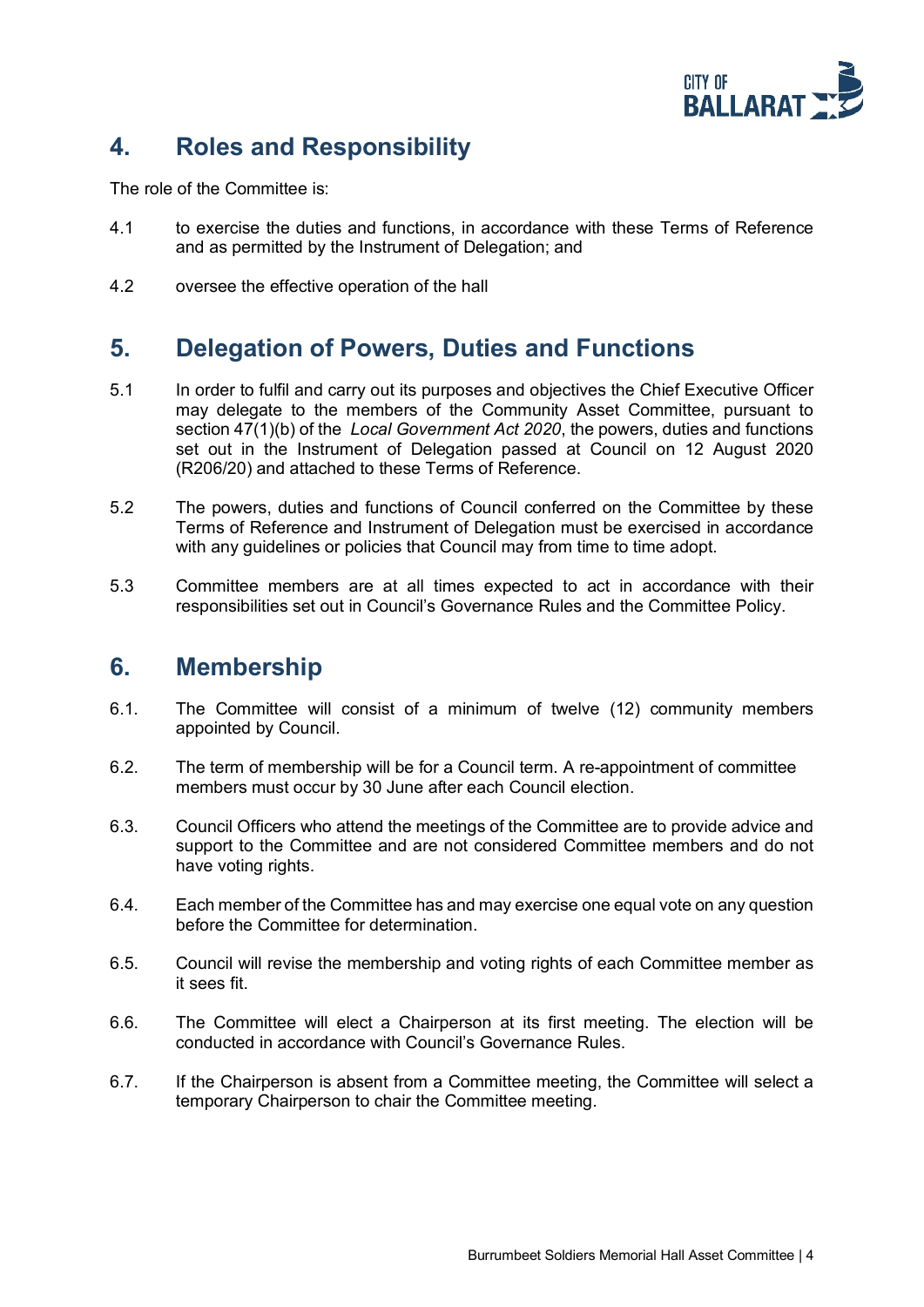

## <span id="page-4-0"></span>**7. Meetings**

- 7.1 Unless Council resolves otherwise, Committee meetings must be conducted in accordance with:
	- Council's Committee Policy; and
	- At the Committee's discretion, as exercised from time to time.
- 7.2 The Committee will meet every 2 months or as agreed by the Committee from time to time.
- 7.3 A quorum of the Committee will be half of the members plus one.
- 7.4 Voting will be by a majority of votes by a show of hands. Only members in attendance are entitled to vote. The Chairperson shall have the casting vote in the event of an equality of votes.

#### <span id="page-4-1"></span>**8. Reporting**

The Committee is responsible for taking proper minutes of all meetings and preparing reports for the Committee's consideration in accordance with:

- 8.1 Council's Governance Rules as determined by Council;
- 8.2 Council's Committee policy
- 8.3 the Committee's discretion, as exercised from time to time;
- 8.4 Minutes of Committee meetings must be forwarded to the Statutory Compliance Unit immediately after adoption by the Committee.
- 8.5 An annual report on the Committees activities and finances must be reported to Statutory Compliance no later than 30 August each year

#### <span id="page-4-2"></span>**9. Creation and Dissolution**

- 9.1 By these Terms of Reference, the:
	- 9.1.1 Committee is established; and
	- 9.1.2 powers, duties and functions of the Committee members, as set out in the Instrument of Delegation, are delegated.
- 9.2 These Terms of Reference
	- 9.2.1 come into force immediately when the resolution of Council adopting them is made; and
	- 9.2.2 remain in force until Council determines to vary or revoke it.
- 9.3 The Committee must be dissolved by a resolution of Council.